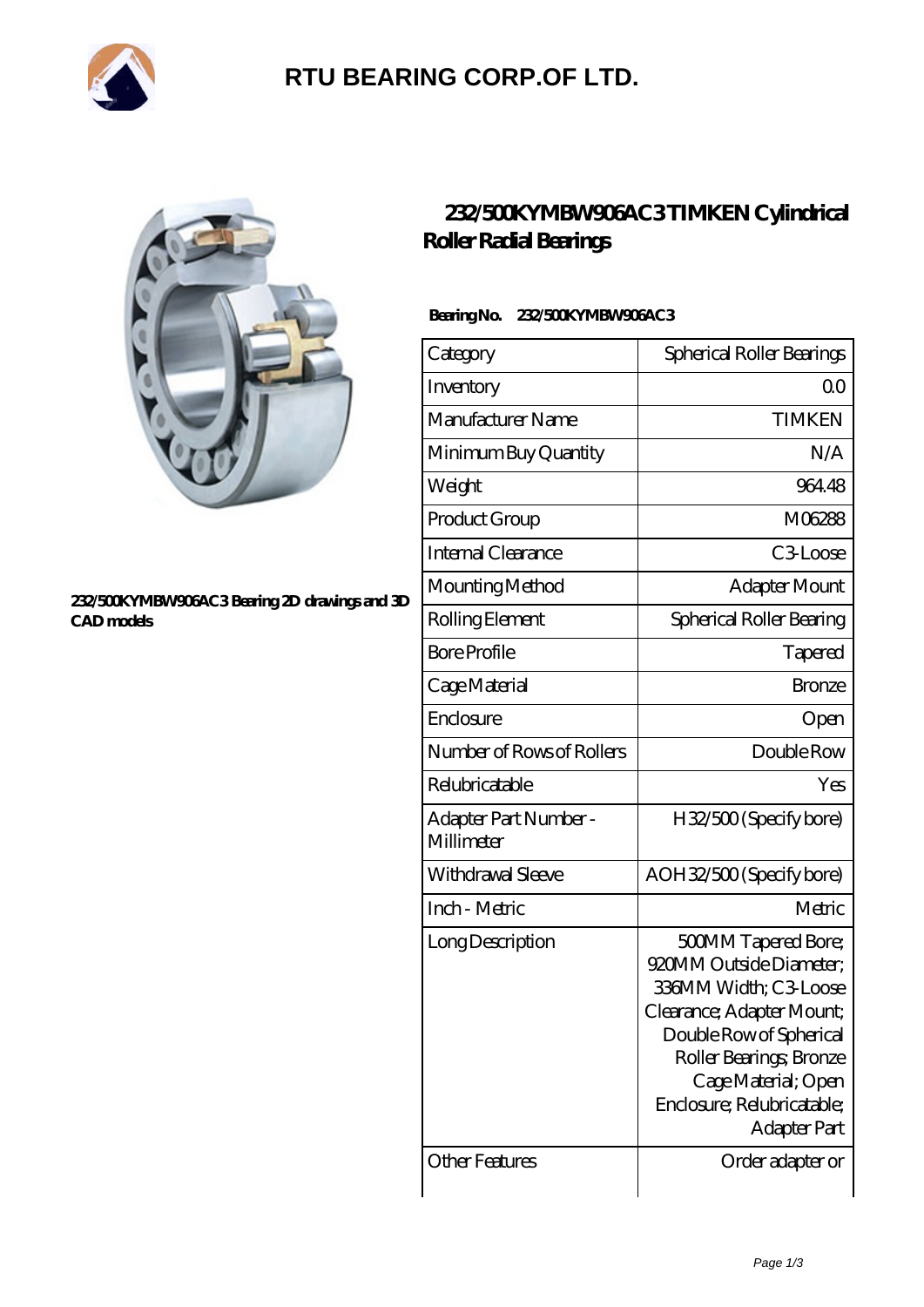

## **[RTU BEARING CORP.OF LTD.](https://arkcalledearth.org)**

|                                                | withdrawal sleeve or nut               |
|------------------------------------------------|----------------------------------------|
|                                                | separately. Others may be<br>available |
|                                                |                                        |
| Category                                       | Spherical Roller Bearing               |
| <b>UNSPSC</b>                                  | 31171510                               |
| Harmonized Tariff Code                         | 8482308000                             |
| Noun                                           | Bearing                                |
| Keyword String                                 | Spherical                              |
| Manufacturer URL                               | http://www.timken.com                  |
| Manufacturer Item Number                       | 232/500KYMBW906AC3                     |
| Weight/LBS                                     | 21244                                  |
| D                                              | 36.22 Inch   920 Millimeter            |
| $\mathbf d$                                    | 19685 Inch   500 Millimeter            |
| B                                              | 13.228 Inch   336 Millimeter           |
| Design Unit                                    | <b>METRIC</b>                          |
| <b>Bore Taper</b>                              | 1/12                                   |
| Bearing Weight                                 | 995.100Kg                              |
| CageType                                       | <b>YMB</b>                             |
| <b>UPC Code</b>                                | 087796223608                           |
| d - Bore                                       | 500000mm                               |
| D - Outer Diameter                             | 920.000 mm                             |
| <b>B</b> - Inner Ring Width                    | 336mm                                  |
| B - Outer Ring Width                           | 336000mm                               |
| R - Inner Ring To Clear<br>Radius <sup>1</sup> | 600mm                                  |
| r - Outer Ring To Clear<br>Radius <sup>2</sup> | 600mm                                  |
| da - Inner Ring Backing<br>Diameter            | 585.000 mm                             |
| Da - Outer Ring Backing<br>Diameter            | 824.000mm                              |
| CO-Static Radial Rating                        | 1790000N                               |
| C 1(2) - Dynamic Radial<br>Rating (Two-Rows)   | 1090000N                               |
|                                                |                                        |